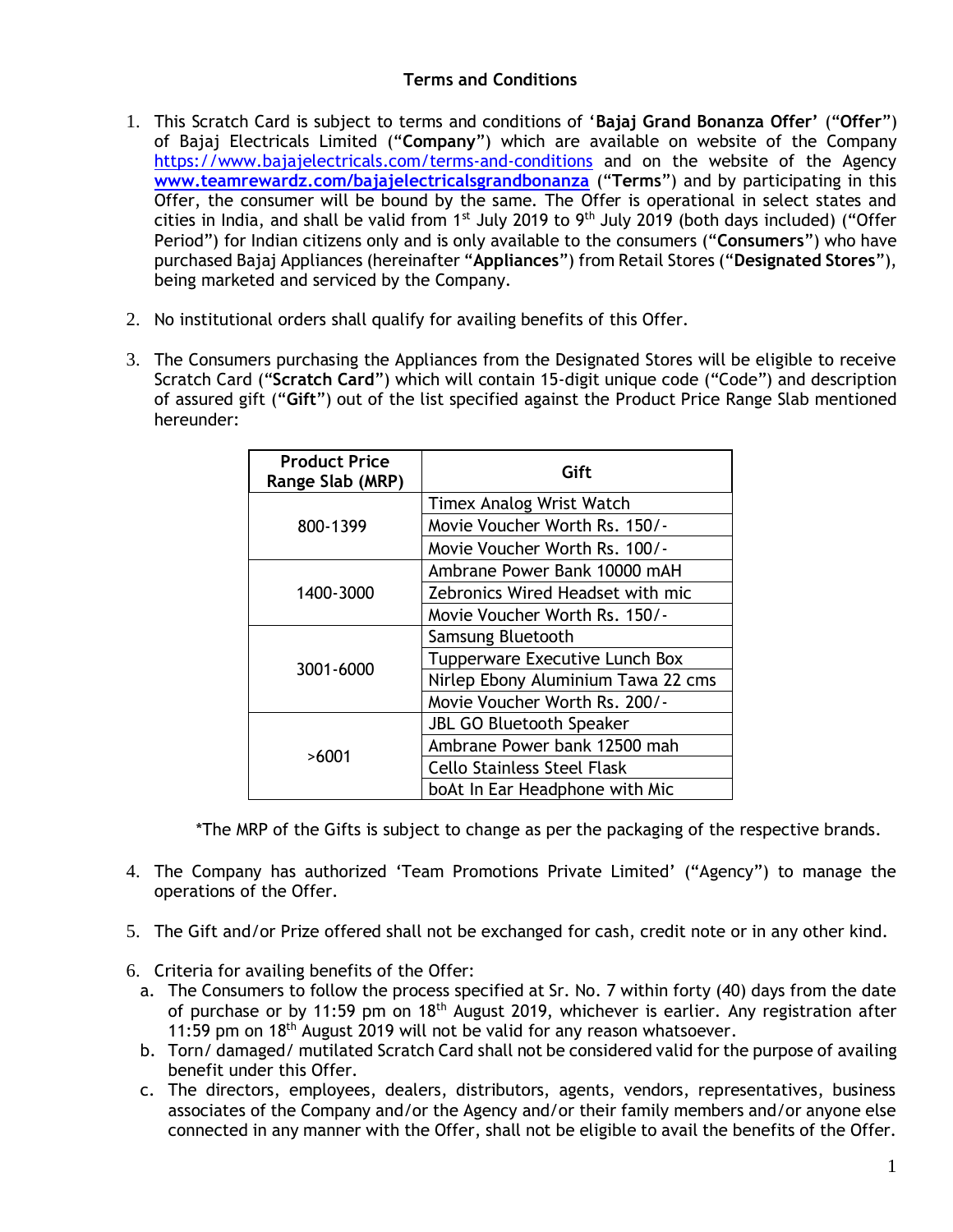- d. The participation in the Offer will be valid for individual Scratch Code and multiple entries by the consumer using the same email ID and mobile no. will not be permitted.
- e. The consumers will have to bear incidental costs (if any) for receiving the Gift.
- f. For any queries pertaining to the Offer, the consumers are required to write to the Agency at [bajajgiftpromo@teampromotions.in](mailto:bajajgiftpromo@teampromotions.in) or call the Agency on 011-40035100 between 10:00 am to 5:00 pm from Monday-Friday excluding public holidays and bank holidays.
- 7. To receive the Gift mentioned under the scratch in the Scratch Card the consumers must follow the below written steps:
	- a. Log on to [www.teamrewardz.com/bajajelectricals](http://www.teamrewardz.com/bajajelectricals) ("Redemption Portal") by entering the Code received in Scratch Card within forty (40) days from the date of purchase or by 11:59 pm on 18<sup>th</sup> August 2019, whichever is earlier. Any registration after 11:59 pm on 18<sup>th</sup> August 2019 will not be valid for any reason whatsoever;
	- b. Enter name, address, email ID and mobile number in appropriate field;
	- c. Upload the copies of following documents in JPG/ PDF format:
		- i. Product purchase invoice, clearly showing date of purchase;
		- ii. Front side of the Scratch Card showing Code and description of Gift.
	- d. The details on the Product purchase invoice and the details entered on Redemption Portal should match. Any variation therein would render the entry invalid and the consumer will be ineligible to avail benefit under the Offer.
	- e. The Agency shall confirm the registration and in case the Gift attracts tax as per provide Income Tax Act, 1962 and Rules thereunder, shall inform the amount of such tax due and payable in respect of the value of the Gift.
	- f. The consumer will be required to send the Demand Draft for the tax due and payable in respect of the value of the Gift, drawn in favor of the Agency and payable at New Delhi, within seven (7) days from the date intimation in terms of Sr. No. 7(e) at the address mentioned in the said communication.
	- g. The entry and registration by the consumer following the said process will be unconditional and unequivocal acceptance of the Terms of the Offer.
	- h. In the event the consumer is dissatisfied with the Terms of the Offer, his/her sole remedy will be not to participate in the Offer.
- 8. The Gift will be delivered by the Agency through the reputed courier/ registered post at the address provided by the consumer, which will take minimum fifteen (15) days' time after completion of process by the consumer as set out at Sr. No. 7.
- 9. In the event the courier service/ registered post service is unable to deliver the Gift on the address provided by the consumer the Gift will be delivered to the Designated Store from which the Product was purchased by the consumer and the consumer will be notified of the same on its email ID and/or mobile number. The consumer will be required to collect the Gift from such Designated Store within fifteen (15) days from the date of intimation thereof.
- 10. The Gift in form of Movie Vouchers (movie e-codes) will be sent vide email on the registered Email ID of the consumer within 24-48 working hours from the time of the valid registration and are redeemable at [www.bookmyshow.com](http://www.bookmyshow.com/) or the bookmyshow App in accordance with the steps and terms & conditions mentioned in the said email. The movie e-code will be valid for 40 days from the date of issuance.
- 11. Presentation of the Movie Voucher and/or Movie e-code directly at the theater box office will not be considered valid.
- 12. No two movie e-codes can be clubbed together to book a movie at [www.bookmyshow.com](http://www.bookmyshow.com/) or the BookMyShow App.
- 13. The movie e-code usage is based on advance bookings only and is subject to availability. The cinema manager's decision is final and standard cinema rules will apply.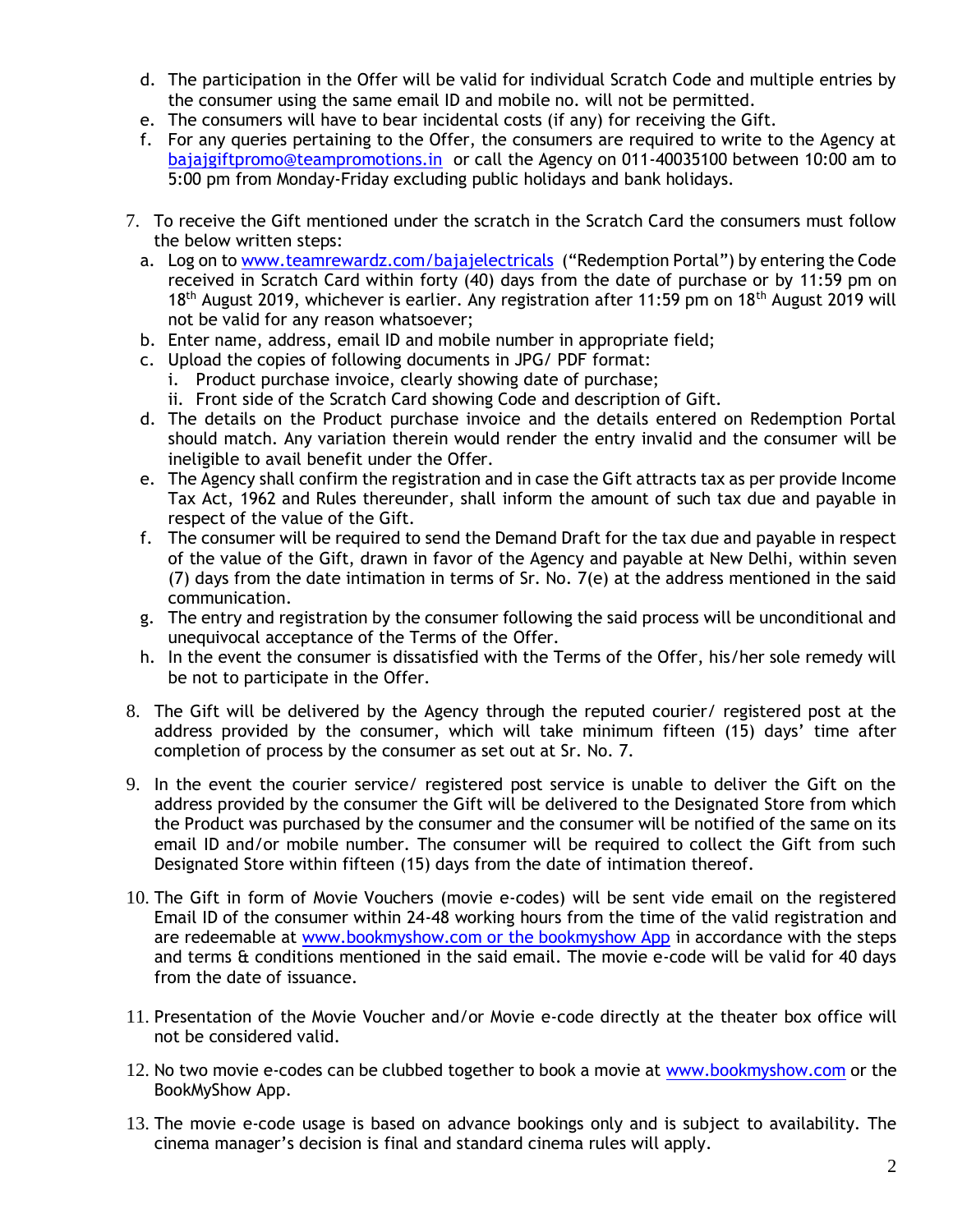- 14. The bookings done by redeeming the Movie Vouchers cannot be changed or cancelled and no refund in respect thereof will be granted.
- 15. The Company will not be responsible for any booking cancellation by the concerned authorities for whatsoever reason and no refund or alternative booking/voucher will be granted in respect of Movie Voucher redeemed.
- 16. The Company will not be responsible for quality of seats and services rendered at the booked event/theater.
- 17. The consumer on redemption of the Movie Voucher against movies shall voluntarily assume all risks and dangers incidental to attending the movie show, whether occurring before, during or after the movie show and hereby waives any claims for loss, damage, personal injury or death against the Company, the management of the Company, any agent of the Company and all of their respective affiliates, entities, agents, officers, directors and employees.
- 18. The Movie Voucher is further subjected to BookMyShow terms and conditions.
- 19. Any registration received from the staff of the Designated Store or the Company on behalf of the consumer will be rejected and no Gift and/or Prize will be delivered against any such registrations.
- 20. In addition to the assured Gift as mentioned in Sr. No. 3 subject to the criteria mentioned in Sr. No. 6 and registration in Sr. No. 7, the consumer will also be eligible for a lucky draw which will be conducted by the Company during Offer Period. The selection of winners would be carried out by an automated computer process. Pursuant to the lucky draw, the winners will be intimated on their email ID and/or registered mobile number. The winners are advised to retain the invoice copy for claiming the prize ("Prize") under the lucky draw. Participation in the Lucky draw is not an affirmation for winning the Prize and is deemed to be optional for the consumers. The description of the Prize under the lucky draw is specified against the Product Range Slab mentioned hereunder:

| <b>Product Price</b><br>Range Slab (MRP) | Prize                                               |
|------------------------------------------|-----------------------------------------------------|
| 800-1399                                 | Not Applicable for Prize under lucky<br>draw scheme |
| 1400-3000                                | Tanishq Gold Voucher Worth Rs.<br>$10,000/-$        |
|                                          | Casio Enticer Analog Wrist Watch                    |
|                                          | Nirlep Eleganza Non-stick set of 4                  |
|                                          | <b>Zebronics Smart Watch</b>                        |
| 3001-6000                                | <b>TVS Jupiter</b>                                  |
|                                          | Voltas Window AC 1.5 ton 3 star                     |
|                                          | Tanishq Gold Voucher Worth Rs.<br>20,000            |
|                                          | boAt Aavante bluetooth Soundbar                     |
| >6001                                    | Renault Kwid                                        |
|                                          | Panasonic LED 40 inch                               |
|                                          | Whirlpool Refrigerator 265 Ltr                      |
|                                          | Double Door 3 Star                                  |
|                                          | Sony Digital 2.1 channel Wireless<br>Soundbar       |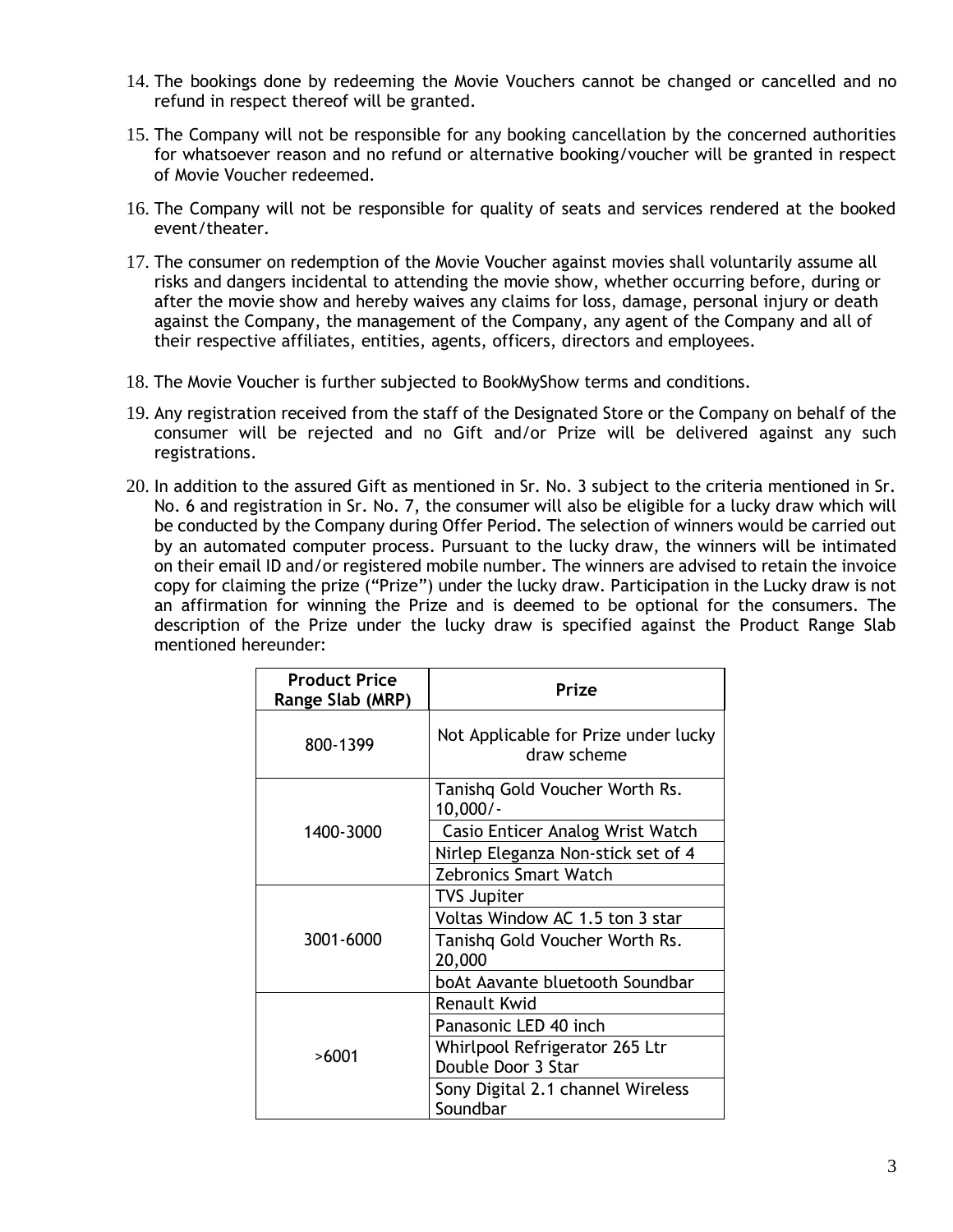- 21. The Gift and/or Prize offered are subject to stock availability and the Company/ Agency reserves the right to substitute the Gift and/or Prize under this Offer with an alternate gift of equivalent value at its own discretion.
- 22. The images of the Gift and/or Prize shown in the Offer document are only for representation purpose and the actual design/color of the same may vary.
- 23. The printout of the Scratch Card and the Invoice uploaded by the consumer during the registration process on the Redemption Portal will be kept by the Agency for record purposes and will not be returned.
- 24. The Scratch Card and/or Gift and/or Prize is non-transferrable, non-refundable and no physical cash payment will be made in lieu thereof. The Scratch Cards cannot be sold/ resold/ traded directly or indirectly by any consumer. The Gift and/or Prize will be issued only on the name of the consumer whose name appears on the Invoice.
- 25. Availing the benefit under this Offer is purely voluntary and optional for the consumer. However, by participating to avail benefit of this Offer, the Consumer will have deemed to have accepted the Terms.
- 26. Any registration after the respective due date and time will not be considered valid and will not be entertained even if the consumer claims that they have received the Scratch Card late from the designated store.
- 27. The Company or the Agency is not responsible for the quality, suitability, guarantee or warranty of the Gift and/or Prize. The same is the responsibility of the respective manufacturers.
- 28. The Consumers shall be required to check the Gift and/or Prize at the time of delivery for any external damages. Any complaint/grievance for external damage to the Gift and/or Prize must be raised at the time of delivery to the courier delivery personnel and the same should be handed back to the same courier delivery personnel. In the event of any functional defect, the same should be informed to Agency within one (1) week from the date of receiving of the Gift and/or Prize. The Agency/ Company shall not be responsible to replace the Gift and/or Prize for any manufacturing/ functional defects reported after one week. However, the consumer may contact manufacturer's authorized service centres for resolving any such complaints.
- 29. The Company/Agency does not accept any responsibility for any damage, loss, injury or disappointment of any kind suffered by the consumers by availing the Offer.
- 30. The Company/Agency shall not be responsible to compensate the consumer for any tax implications that may arise for the consumer from the Offer.
- 31. The Company will not be responsible for any quality issues in respect of the benefits of the Gift and/or Prize. The Gift and/or Prize is offered on "AS IS" basis and WITHOUT WARRANTY OF ANY KIND, either express or implied, including but without limitation, the warranties of merchantability or fitness for a particular purpose, either from the Company and/or Agency. The Gift and/or Prize will be governed by terms and conditions of respective manufacturers and/or service providers.
- 32. This Offer is in no way sponsored, endorsed or administered by, or associated with the brands Sony/Panasonic/Samsung/Renault/Whirlpool/Zebronics/Timex/boat/Voltas/TVS/Tanishq/Casio /Nirlep/ JBL/ Ambrane/ BookMyShow or any of its affiliates and by participating in this Offer the consumer shall release these brands and organization owning the brands from any claims.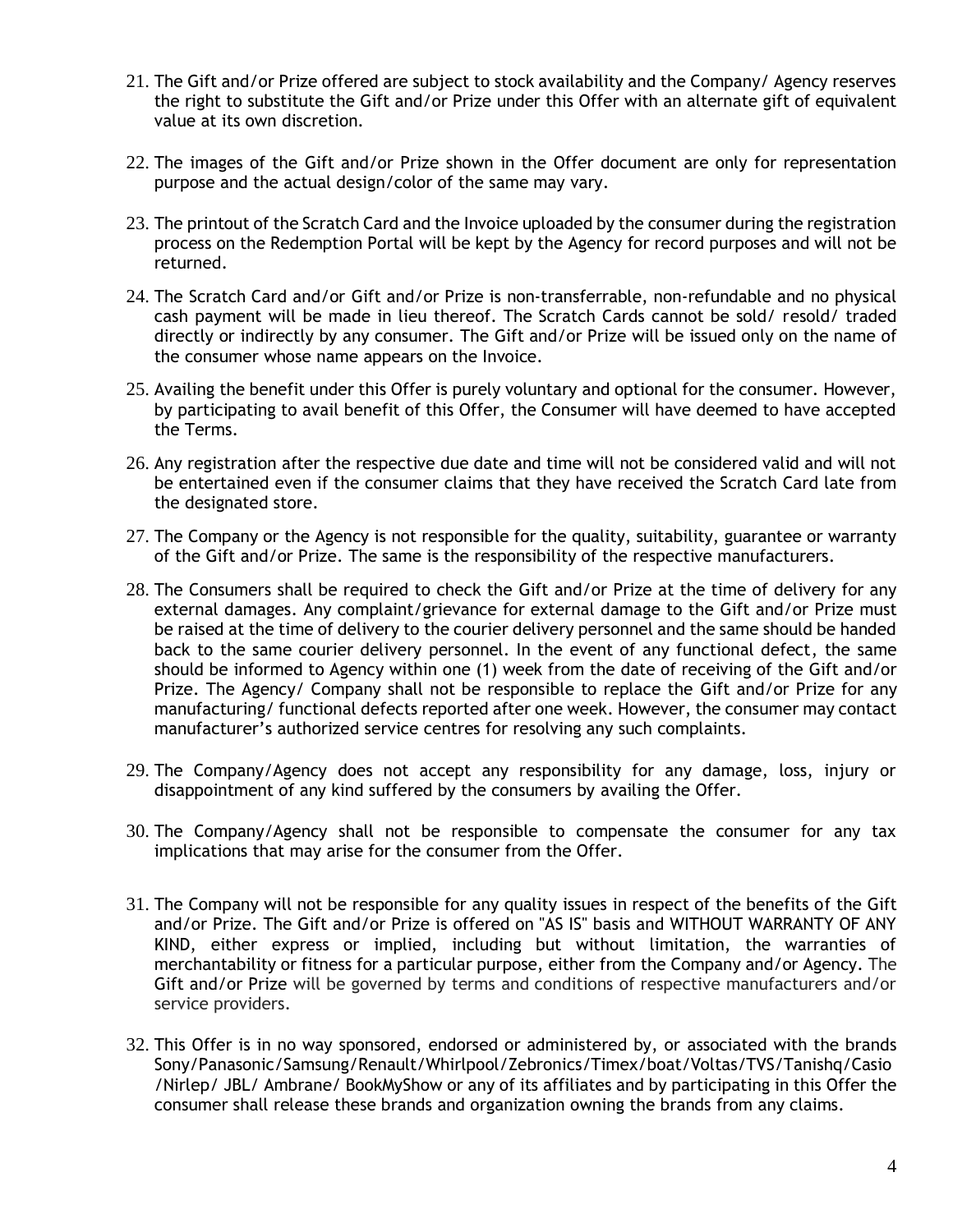- 33. Any costs associated with entering the Offer, including accessing the Offer website, are the responsibility of each consumer and Company shall not be responsible for any cost, expense or other liability whatsoever in relation to, arising from or connected with this Offer.
- 34. If this Offer is interfered with in any way or is not capable of being conducted as reasonably anticipated due to any reason beyond the reasonable control of Company and/or the Agency, including but not limited to technical difficulties, unauthorized intervention or fraud, Company and/or the Agency reserves the right, in its sole discretion, to the fullest extent permitted by law (a) to invalidate any consumer; or (b) subject to any written directions from a regulatory authority, to modify, suspend, terminate or cancel the Offer, as appropriate.
- 35. The Company and /or the Agency is not responsible for any problems or technical malfunction of any telephone or network or lines, servers or providers, computer equipment, software, technical problems or traffic congestion on a mobile network, or any combination thereof, or any other technical failures including any damage to consumer's or any other person's mobile handset or computer related to, or resulting from, participation in this Offer or the downloading of any materials related to this Offer.
- 36. If for any reason this Offer is not capable of running as planned because of infection by computer virus, bugs, tampering, unauthorized intervention, technical failures or any other causes beyond the reasonable control of Company and/or the Agency which corrupt or affect the administration, security, fairness, integrity or proper conduct of this Offer, Company and/or the Agency reserves the right in its sole discretion to cancel, terminate, modify or suspend the Offer, subject to any written directions made under applicable State or Territory legislation.
- 37. Caution: any attempt to deliberately damage the Company's and/or Agency's website or the information on the website, to cause malicious damage or interference with the normal functioning of the website, or to otherwise undermine the legitimate operation of this Offer may be a violation of criminal and civil laws and should such an attempt be made, whether successful or not, the Company and/or Agency reserves the right to seek remedies and damages from any such person, to the fullest extent permitted by law.
- 38. The Company/Agency will not be liable to perform any of their respective obligations under the Offer where they are unable to do so because of circumstances beyond their control in the nature of fire, explosions, natural calamities, state emergency, riots, government restrictions or any other Force Majeure condition, etc., and shall not be liable to compensate the consumers in these circumstances.
- 39. The Company or the Agency accepts no responsibility for late, lost, incomplete, incorrectly submitted, delayed, illegible, corrupted or misdirected entries, whether due to error, omission, alteration, tampering, unauthorized data hacking, deletion, theft, destruction, virus attack, transmission interruption, communications failure, hardware failure or otherwise. The Company and the Agency shall not liable for any consequences of consumer error including Illegible / incomplete / invalid / wrongly submitted claims/entries and claims in respect thereof.
- 40. By entering the Offer all the consumers accept and agree to all the terms and conditions of this Offer of their free will and there is no compulsion or coercion, or undue influence exerted upon the consumers to participate in the Offer or agree the terms and conditions as mentioned herein above. Non-acceptance of any of these terms and conditions will result in disqualification from the Offer. The consumer warrants that they are of sound mind, of requisite legal age, have clearly understood the Offer details. The consumer further agrees that the participation in this Offer does not call for any entry fee being charged by the designated outlets or the Company from the consumer.